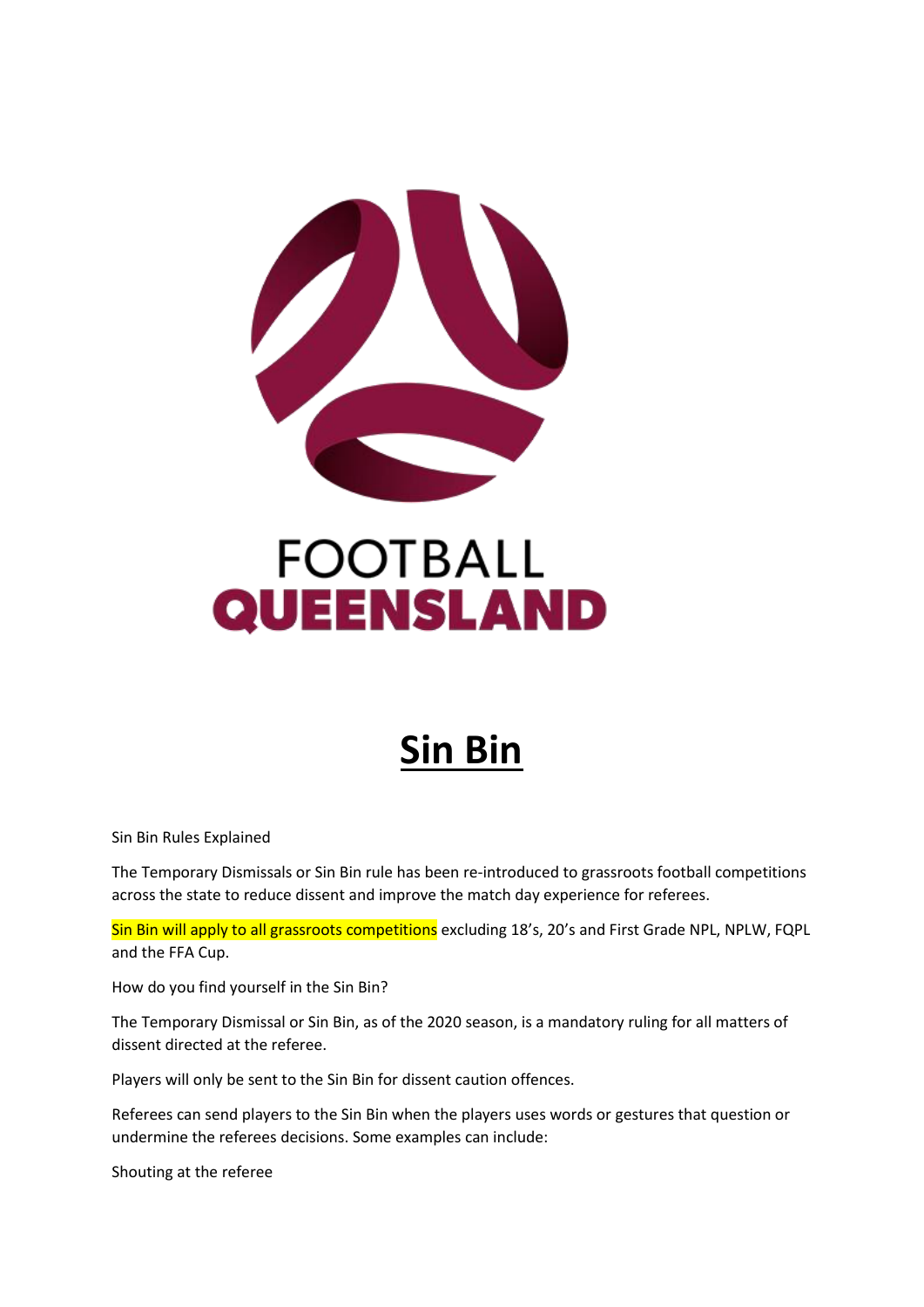Questioning the referees ability

Slamming the ball into the ground

Sarcastically clapping a decision

Duration of a Sin Bin

A player will be sent to the Sin Bin for 10 minutes for matches greater than 60 minutes in duration.

For matches of 60 minutes or less, a player will be sent to the Sin Bin for 5 minutes.

What if the Sin Bin period does not expire before half-time, full-time or extra-time?

If the Sin Bin period does not expire before the end of the first-half, the remainder of the Sin Bin will continue to the second-half.

If the Sin Bin period does not expire before the end of the second-half, the remainder of the Sin Bin will continue into extra-time.

If the Sin Bin period does not expire before the end of extra-time, the player can still participate in penalties.

Match Day Process

On any given match day, the following process will be carried out by referees when officiating.



Sin Bin Decision Matrix

The following matrix outlines different match day situations in which a dissent yellow card can be issued and the outcome for each situation.

All situations below are based on the timing of a senior football match of 90 minutes.

For matches of 60 minutes or less, players will serve 5 minutes in the sin bin.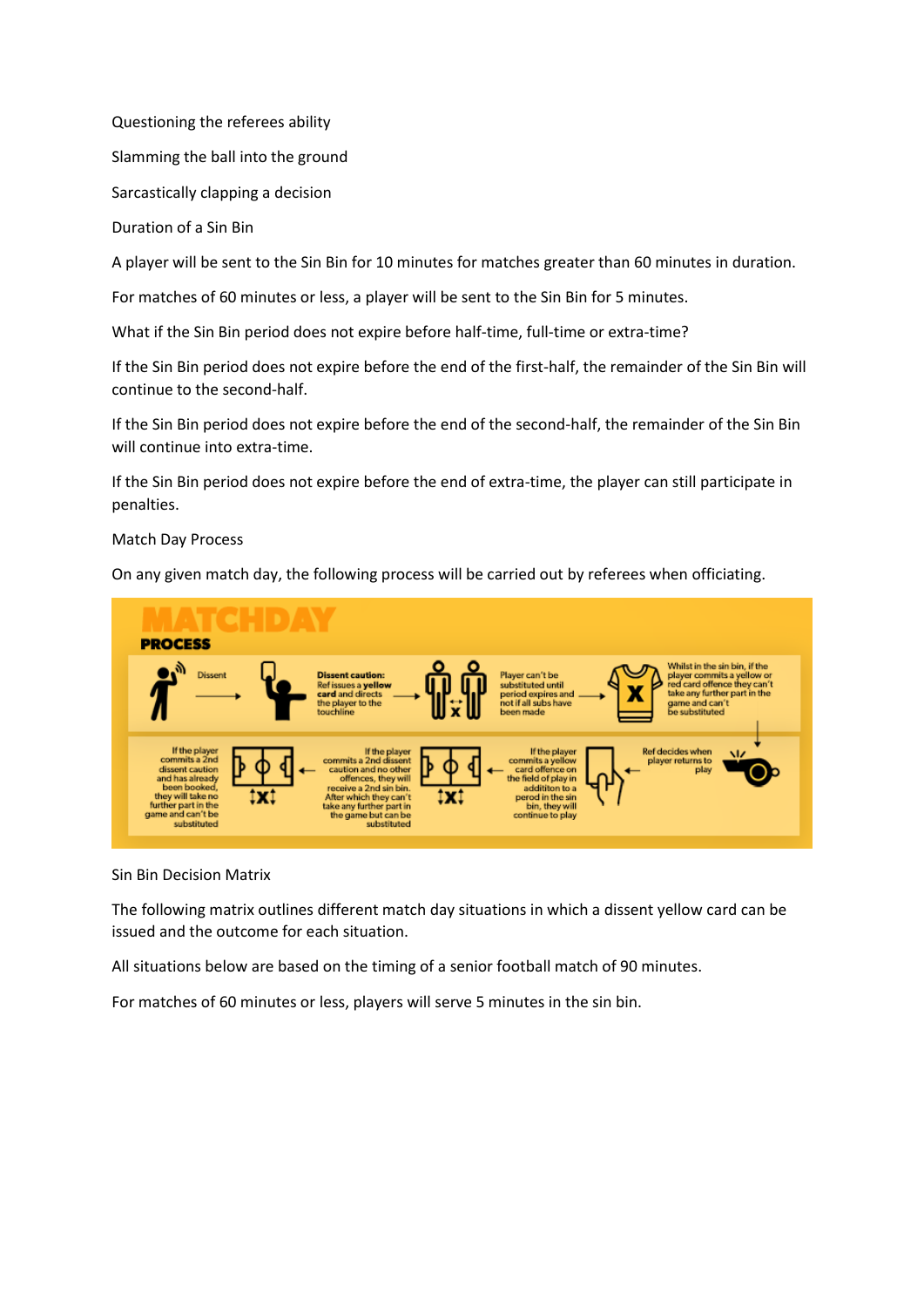

Each match day situation has been broken down and explained below to aid in understanding of the Sin Bin ruling. These situations can occur in any order.



Situation:

A player commits a dissent offence towards the referee.

Decision:

The referee will issue a dissent yellow card and the player will be sent to the technical area for a period of 10 (or 5) minutes.

The player can return to the field of play or be substituted after serving their sin bin period.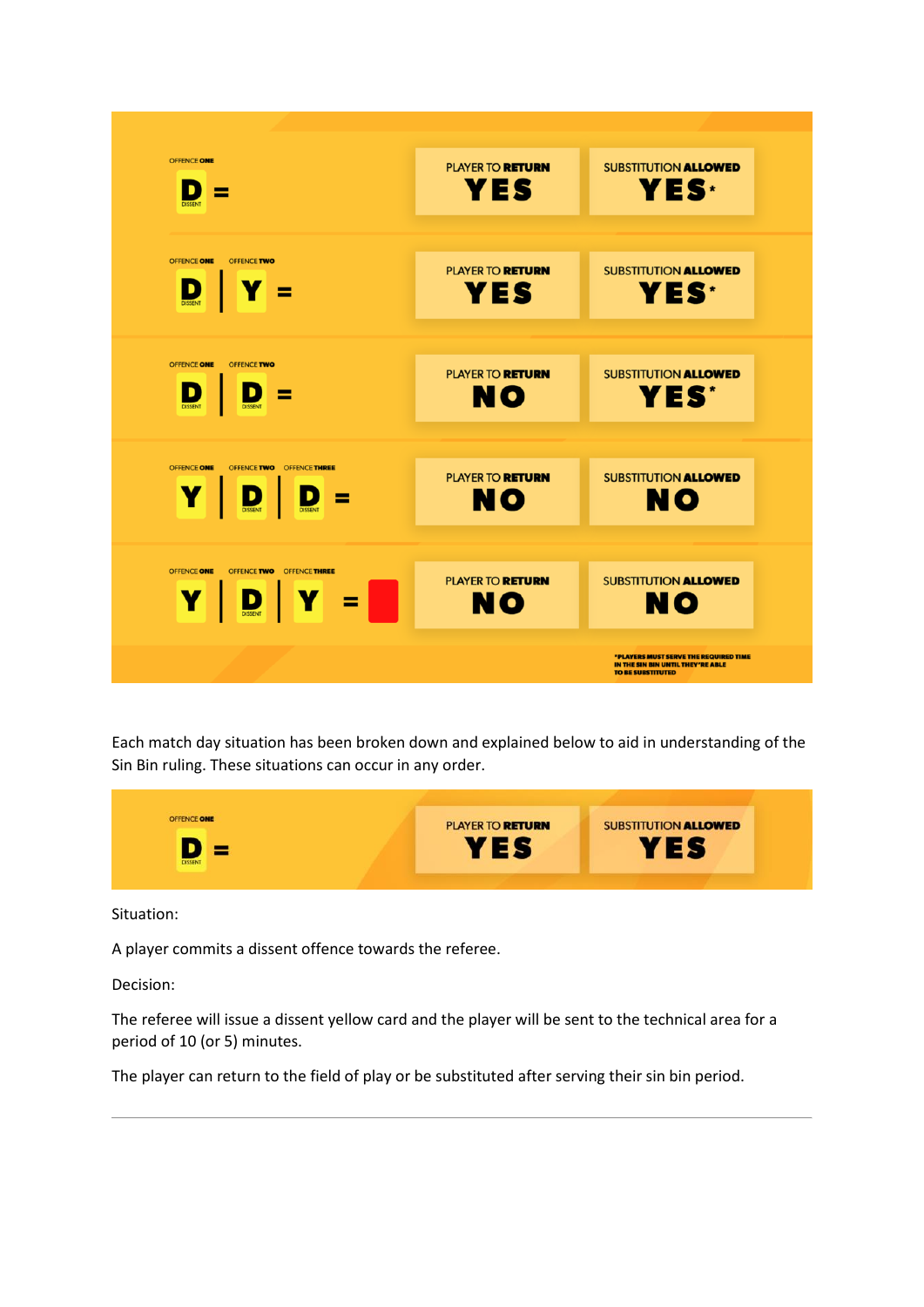OFFENCE ONE **PLAYER TO RETURN SUBSTITUTION ALLOWED** D YES YES

Situation:

A player commits a dissent offence towards the referee and,

A player commits a non-dissent yellow card offence.

Decision:

In the first instance, the referee will issue a dissent yellow card to the player resulting in the player being removed from the field of play for 10 minutes.

In the second instance, the referee will issue a non-dissent yellow card to the player.

The player can return to the field of play or be substituted after serving their sin bin period.



Situation:

A player commits a dissent offence towards the referee during a match.

Later in the match, the same player commits a second dissent offence towards the referee (and no other offences).

Decision:

In the first instance, the player will be removed from the field of play to serve the sin bin period.

After the second dissent caution, the player will return to the sin bin.

After serving their second sin bin period, the player cannot return to the field of play but can be substituted.



Situation:

A player commits a non-dissent yellow card offence.

The player then commits a dissent offence towards the referee during a match.